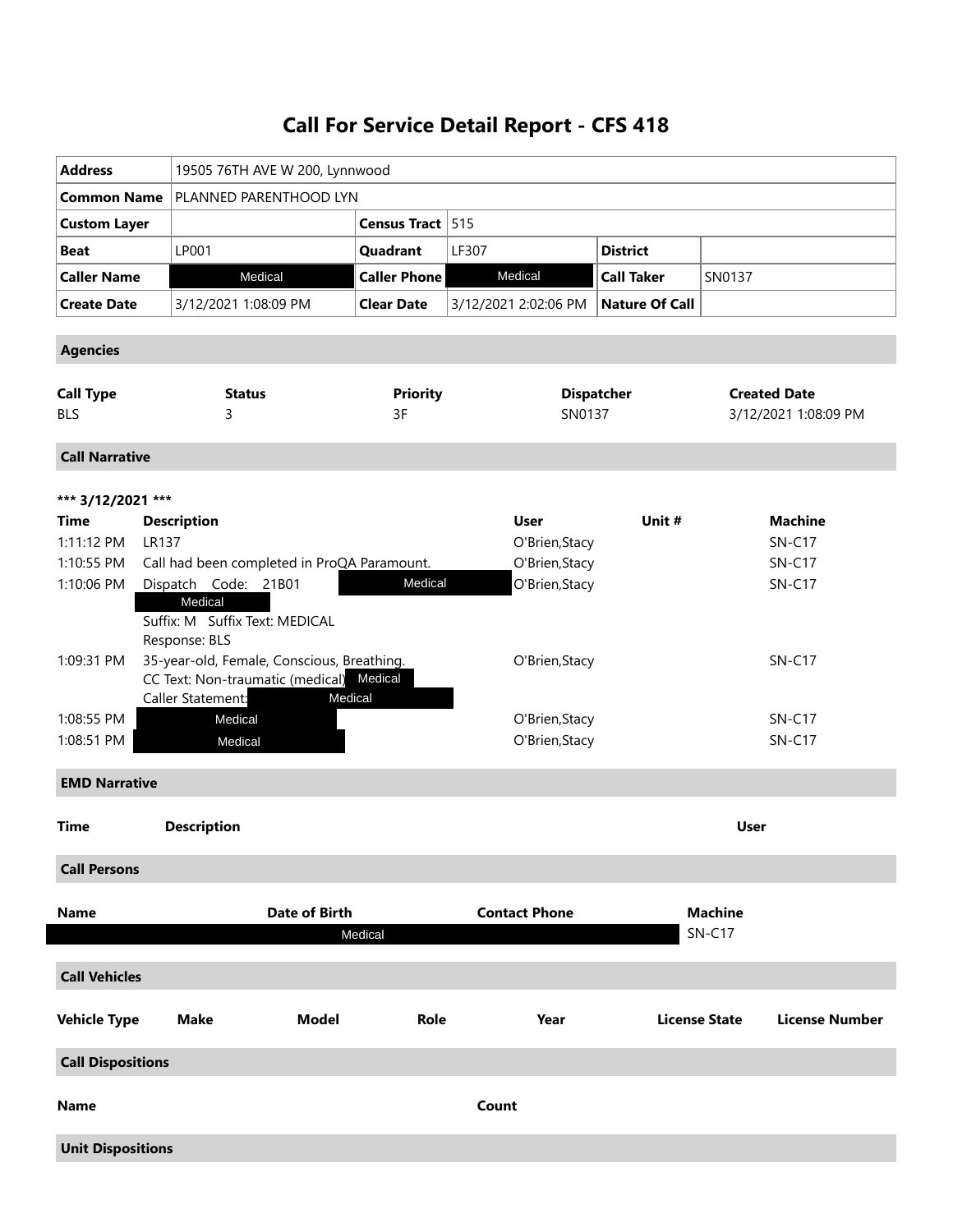### **Call Log**

| *** 3/12/2021 *** |                             |                                                                                                                                                                                                  |               |                |
|-------------------|-----------------------------|--------------------------------------------------------------------------------------------------------------------------------------------------------------------------------------------------|---------------|----------------|
| Time              | <b>Action</b>               | <b>Description</b>                                                                                                                                                                               | Name          | <b>Machine</b> |
| 2:02:06 PM        | Call Cleared                | Close Call                                                                                                                                                                                       | M16 Phantom   | SCF-MDC7335    |
| 2:02:05 PM        | Unit Status Action          | Unit M16 Available                                                                                                                                                                               | M16 Phantom   | SCF-MDC7335    |
| 1:30:53 PM        | Unit Status Action          | Unit M16 At Hospital                                                                                                                                                                             | M16 Phantom   | SCF-MDC7335    |
| 1:26:01 PM        | Unit Location               | Unit M16 Secondary Location: she                                                                                                                                                                 | M16 Phantom   | SCF-MDC7335    |
| 1:26:01 PM        | Unit Status Action          | Unit M16 Transport                                                                                                                                                                               | M16 Phantom   | SCF-MDC7335    |
| 1:14:00 PM        | Unit Status Action          | Unit M16 On Scene                                                                                                                                                                                | M16 Phantom   | SCF-MDC7335    |
| 1:11:21 PM        | Unit Status Action          | Unit M16 Enroute                                                                                                                                                                                 | M16 Phantom   | SCF-MDC7335    |
| 1:11:12 PM        | Narrative Added             | <b>LR137</b>                                                                                                                                                                                     | Stacy O'Brien | <b>SN-C17</b>  |
| 1:11:08 PM        | Person Updated              | Medical<br>Name:<br>Contact Phone: Stacy O'Brien<br>Medical                                                                                                                                      |               | <b>SN-C17</b>  |
| 1:10:55 PM        | <b>EMD Narrative Added</b>  | Call had been completed in ProQA Paramount.                                                                                                                                                      | Stacy O'Brien | <b>SN-C17</b>  |
| 1:10:06 PM        | Call Updated                | Fire Primary Context                                                                                                                                                                             | Stacy O'Brien | $SN-C17$       |
| 1:10:06 PM        | Call Updated                | EMD Code Changed To 21B01M                                                                                                                                                                       | Stacy O'Brien | <b>SN-C17</b>  |
| 1:10:06 PM        | <b>EMD Narrative Added</b>  | Dispatch Code: 21B01<br>Medical<br>Medical                                                                                                                                                       | Stacy O'Brien | <b>SN-C17</b>  |
|                   |                             | Suffix: M Suffix Text: MEDICAL<br>Response: BLS                                                                                                                                                  |               |                |
| 1:09:34 PM        | Toning Action               | Successfully played tones at the following station Mike Croft<br>(s): RADS for the following unit(s): M16                                                                                        |               | $SN-C13$       |
| 1:09:34 PM        | <b>Toning Action</b>        | Successfully sent message to the Locution server Mike Croft<br>for the following station(s): STA 16 for the<br>following unit(s): M16                                                            |               | $SN-C13$       |
| 1:09:34 PM        | Paging Action               | Attempting to page the following pagers: Mike Croft<br>ign1317560,1319015,21794-<br>ZdX3HHC9cjMxmvvT@alert.active911.com,30856<br>-7Rhca6eSbqagesPP@alert.active911.com,99016<br>01@snocom.local |               | $SN-C13$       |
| 1:09:34 PM        | Unit Recommendation         | Recommendation completed for units: M16.                                                                                                                                                         | Mike Croft    | $SN-C13$       |
| 1:09:33 PM        | Unit Location               | Unit M16 Secondary Location: Secondary Mike Croft<br><b>Location Cleared</b>                                                                                                                     |               | $SN-C13$       |
| 1:09:33 PM        | <b>Unit Status Action</b>   | Unit M16 Dispatched                                                                                                                                                                              | Mike Croft    | $SN-C13$       |
| 1:09:33 PM        | Call Ready for Dispatch     | Call marked ready for dispatch                                                                                                                                                                   | Mike Croft    | $SN-C13$       |
| 1:09:33 PM        | Unit Recommendation         | Recommendation accepted for units: M16.                                                                                                                                                          | Mike Croft    | $SN-C13$       |
| 1:09:33 PM        | Unit Recommendation         | Recommendation viewed for units: M16                                                                                                                                                             | Mike Croft    | $SN-C13$       |
| 1:09:31 PM        | Interface Action            | Fire EMD Case Number Added 4269129                                                                                                                                                               | Stacy O'Brien | $SN-C17$       |
| 1:09:31 PM        | <b>EMD Narrative Added</b>  | 35-year-old, Female, Conscious, Breathing.<br>CC Text: Non-traumatic (medical) Medical<br><b>Caller Statement</b><br>Medical                                                                     | Stacy O'Brien | <b>SN-C17</b>  |
| 1:09:27 PM        | Call Updated                | Added Fire Radio Channel FIRE TAC 07                                                                                                                                                             | Mike Croft    | $SN-C13$       |
| 1:09:21 PM        | Call Type                   | Fire Call Type Changed From AID To Call Type: Mike Croft<br>BLS, Status: 3, Priority: 3F                                                                                                         |               | $SN-C13$       |
| 1:08:58 PM        | Person Updated              | Name: , Contact Phone:<br>Medical                                                                                                                                                                | Stacy O'Brien | <b>SN-C17</b>  |
| 1:08:56 PM        | <b>Agency Context Added</b> | Fire Call Type Added. Call Type: AID, Status: 5, Stacy O'Brien<br>Priority: 5F                                                                                                                   |               | <b>SN-C17</b>  |
| 1:08:55 PM        | Narrative Added             | Medical                                                                                                                                                                                          | Stacy O'Brien | <b>SN-C17</b>  |
| 1:08:51 PM        | Narrative Added             | Medical                                                                                                                                                                                          | Stacy O'Brien | $SN-C17$       |
| 1:08:41 PM        | Call Updated                | Caller Phone Changed To<br>Medical                                                                                                                                                               | Stacy O'Brien | $SN-C17$       |
| 1:08:40 PM        | Person Added                | Name: , Contact Phone:<br>Medical                                                                                                                                                                | Stacy O'Brien | $SN-C17$       |
| 1:08:35 PM        | Alerts Retrieval            | Alerts Were Successfully Gathered For Location System User                                                                                                                                       |               | TTP-CAD01      |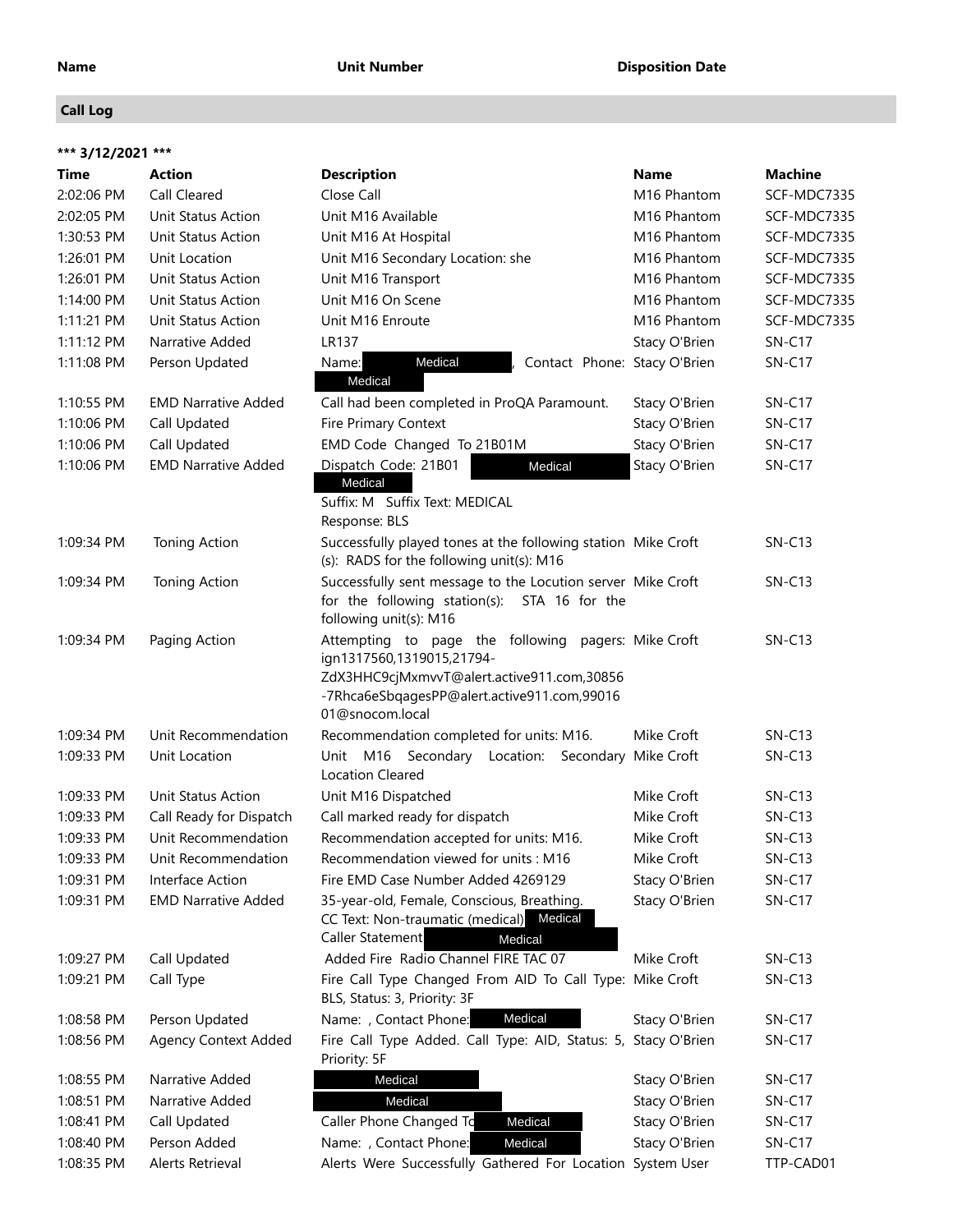| 1:08:32 PM   | Location         | At Address 19505 76TH AVE W<br>Call Location Changed from 19505 76TH AVE W, Stacy O'Brien<br>Lynnwood to 19505 76TH AVE W, Lynnwood, 200 | $SN-C17$  |
|--------------|------------------|------------------------------------------------------------------------------------------------------------------------------------------|-----------|
| 1:08:24 PM   | Alerts Retrieval | (PLANNED PARENTHOOD LYN)<br>Alerts Were Successfully Gathered For Location System User                                                   | TTP-CAD01 |
|              | Address Verified | At Address 19505 76TH AVE W                                                                                                              |           |
| 1:08:22 PM   |                  | Call Location Changed from Unverified To Stacy O'Brien<br>Verified                                                                       | $SN-C17$  |
| 1:08:22 PM   | Location         | Call Location Changed from < UNKNOWN> to Stacy O'Brien<br>19505 76TH AVE W, Lynnwood (PLANNED<br>PARENTHOOD LYN)                         | $SN-C17$  |
| $1:08:09$ PM | Incident Created | Added Incident Number, ORI: 31D01 , Number: Mike Croft<br>2021-00005540                                                                  |           |
| 1:08:09 PM   | Call Created     | New call created. Call Type: NEW CALL, Location: Stacy O'Brien<br><unknown></unknown>                                                    | $SN-C17$  |

### **Unit Log**

### **\*\*\* 3/12/2021 \*\*\***

| <b>Time</b>  | <b>Action</b>      | <b>Description</b>               | Unit     | <b>Status</b> | <b>Name</b>             | <b>Machine</b> |
|--------------|--------------------|----------------------------------|----------|---------------|-------------------------|----------------|
| 2:02:05 PM   | Unit Status Change | Available                        | M16      | Available     | M <sub>16</sub> Phantom | SCF-MDC7335    |
| 2:02:05 PM   | Unit Cleared       | Unit Cleared From Call           | M16      | Available     | M <sub>16</sub> Phantom | SCF-MDC7335    |
| 1:30:53 PM   | Unit Status Change | At Hospital                      | M16      | At Hospital   | M <sub>16</sub> Phantom | SCF-MDC7335    |
| 1:26:01 PM   | Unit Location      | she                              | M16      | Transport     | M <sub>16</sub> Phantom | SCF-MDC7335    |
| 1:26:01 PM   | Unit Status Change | Transport                        | M16      | Transport     | M <sub>16</sub> Phantom | SCF-MDC7335    |
| 1:14:00 PM   | Unit Status Change | On Scene                         | M16      | On Scene      | M <sub>16</sub> Phantom | SCF-MDC7335    |
| 1:14:00 PM   | Unit Location      | 19505<br>76TH<br>AVE<br>W        | 200, M16 | On Scene      | M <sub>16</sub> Phantom | SCF-MDC7335    |
|              |                    | Lynnwood                         |          |               |                         |                |
| $1:11:21$ PM | Unit Status Change | Enroute                          | M16      | Enroute       | M <sub>16</sub> Phantom | SCF-MDC7335    |
| 1:09:33 PM   | Unit Location      | Secondary Location Cleared       | M16      | Dispatched    | Mike Croft              | $SN-C13$       |
| 1:09:33 PM   | Update Unit        | Assigned Personnel: FD0615 - M16 |          | Dispatched    | Mike Croft              | $SN-C13$       |
|              |                    | <b>Hammersmith</b><br>Kristen;   |          |               |                         |                |
|              |                    | FD1628 - Cash, Zach; FD2028      |          |               |                         |                |
|              |                    | - Carrillo , Sergio;             |          |               |                         |                |
| 1:09:33 PM   | Unit Status Change | Dispatched Call Number: 418, M16 |          | Dispatched    | Mike Croft              | $SN-C13$       |
|              |                    | Location: 19505 76TH AVE W       |          |               |                         |                |
|              |                    | 200, Lynnwood, Call Type: BLS    |          |               |                         |                |

### **Incidents**

**Incident Number CRI CRI** CRI **Type** 2021-00005540 31D01: South Snohomish County Fire and BLSRescue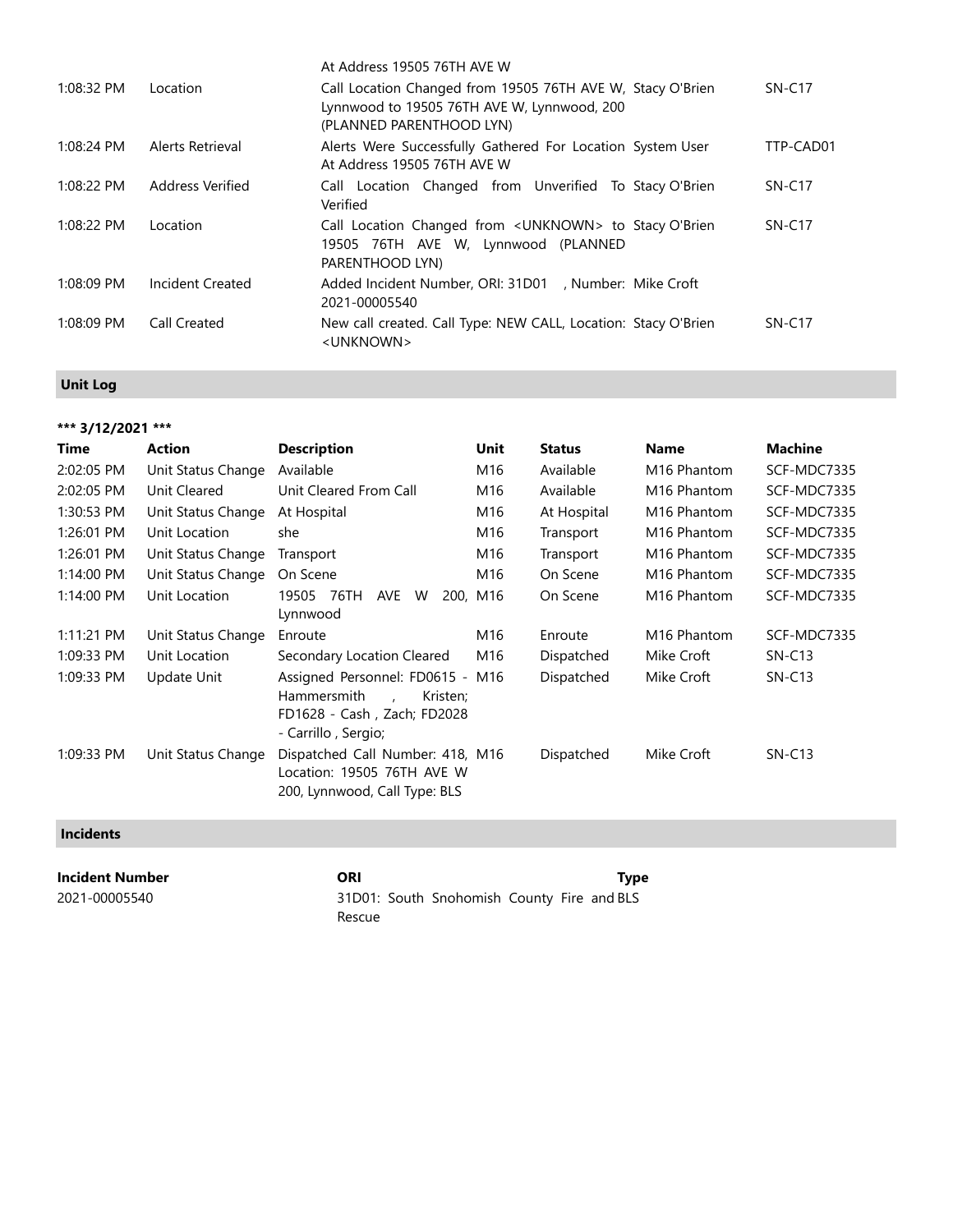## **Redaction Log**

Total Number of Redactions in Document: 20

### **Redaction Reasons by Page**

| Page | <b>Reason</b> | Description                                                                                                                                                                                                                                   | Occurrences |
|------|---------------|-----------------------------------------------------------------------------------------------------------------------------------------------------------------------------------------------------------------------------------------------|-------------|
|      | Medical       | Medical Information -- RCW 70.02.005(4) /<br>RCW 70.02.020 / RCW 68.50.105(1) / 45<br>CFR 160-164 (HIPAA)<br>Redact or withhold healthcare and<br>medical information, including diagnoses<br>and treatment by a health care<br>professional. | 9           |
|      | Medical       | Medical Information -- RCW 70.02.005(4) /<br>RCW 70.02.020 / RCW 68.50.105(1) / 45<br>CFR 160-164 (HIPAA)<br>Redact or withhold healthcare and<br>medical information, including diagnoses<br>and treatment by a health care<br>professional. | 11          |